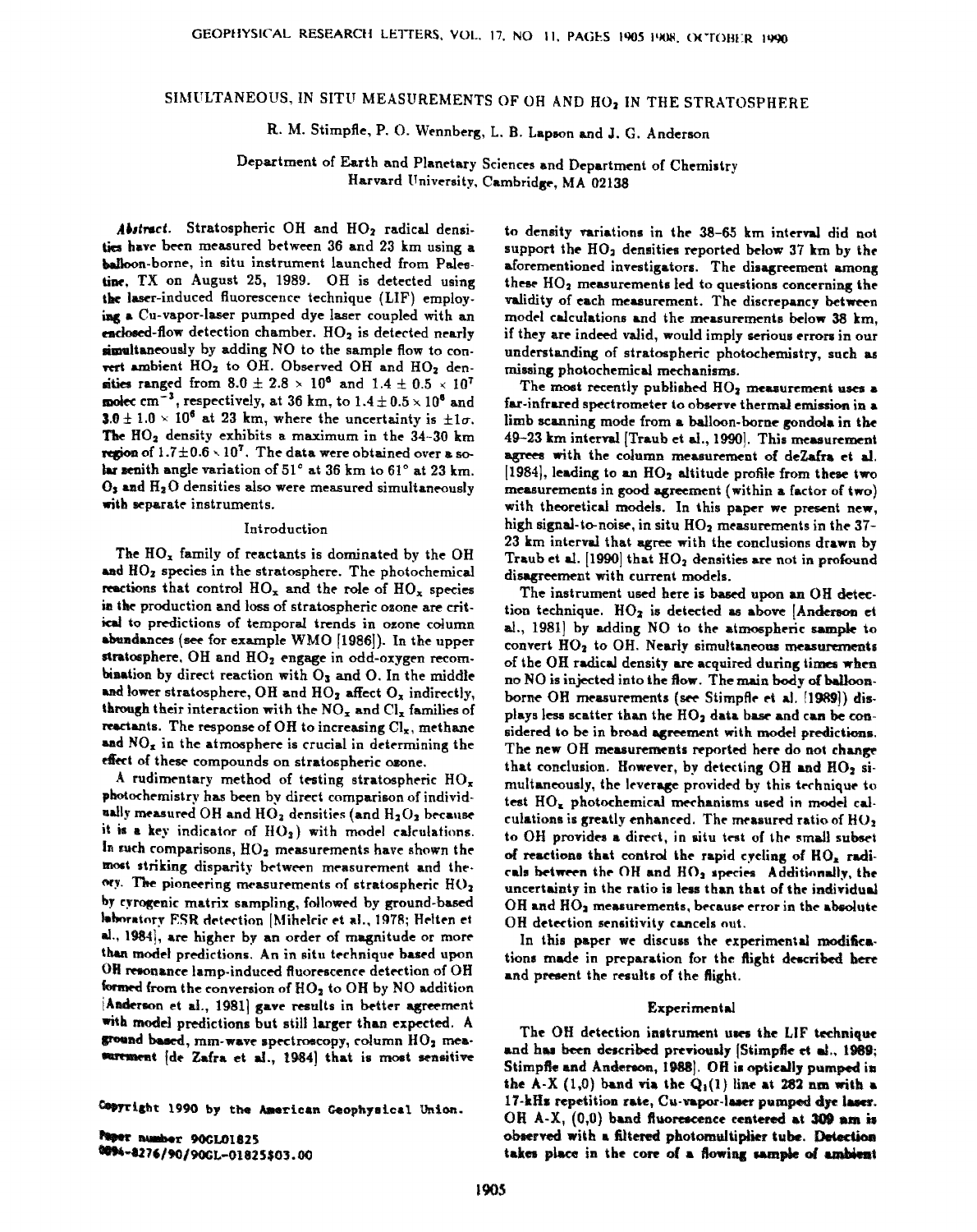**stratospheric air as it is drawn through a cylindrical detection chamber during controlled balloon descent from**  peak altitude. The OH fluorescence signal,  $S^{\text{OH}}$ , is distin**guished from the background signal by successively step tuning the laser on and off resonance with the OH absorption line in equal 10-s increments.** 

**Two significant modifications have been made to the instrument in preparation for the flight reported here:** 

First, the ability to detect HO<sub>2</sub> in addition to OH was **included by adding an NO gas addition subsystem to the detection pod. The** 

$$
HO_2 + NO \rightarrow OH + NO_2 \tag{1}
$$

reaction converts ambient  $HO<sub>2</sub>$  to OH in the presence of **excess NO. The NO is added to the sample flow through a circular array of 32, black teflon coated, 0.16 cm o.d., stainless steel tubes. The fixture is located 40.5 cm upstream of the fluorescence detection volume at a 12.7-cm i.d. section of the flow tube. This position typically allows 15 ms of reaction time at the flow velocities achieved in flight.** 

**Second, the absolute OH detection sensitivity was in**creased by a factor of  $\sim$ 12 by adopting a new optical de**sign for the fluorescence detection axis. In previous flights of this instrument (July 15, 1987 and July 6, 1988) the detector consisted of a fiber optic cable coupled to the curved entrance slit of a 1/4 m spectrometer. A PMT at the exit slit detected OH fluorescence. In order to increase the absolute OH detection sensitivity, the photomultiplier tube was relocated to the detection pod with a front-end optical system employing two optical elements. The first is a sealed quartz cell, l-ram inner wall spacing, containing a solution of potassium hydrogen pthalate dissolved in methyl alcohol. This liquid, UV cut-off filter effectively**  absorbs Rayleigh  $(T \leq 1 \times 10^{-9}$  at 282 nm) and N<sub>2</sub> Raman  $(T \sim 5 \times 10^{-2}$  at 302 nm) scattered laser light while **preserving a high transmission for OH fluorescence (T = 0.8 at 309 nm). The second optical element is a 1.5-in diameter interference filter, with peak**  $T = 0.22$  **at 310 nm and a FWHM band pass of 4 nm. The optical elements are housed in a thermosrated aluminum block to prevent temperature induced drifts of the interference filter pass band and transmission.** 

**The instrument was calibrated before flight in the manner described previously [Stimpfle et al., 1989]. The ob**served count rate due to OH,  $S^{OH}$  (counts  $s^{-1}$ ), is given **by the following expression:** 

$$
S^{\text{OH}} = C^{\text{OH}} E Q \text{ [OH]}
$$

where  $C^{OH}$  is the calibration constant determined by direct measurement,  $E$  is the power  $(mW)$ ,  $Q$  is the fluorescence efficiency (unitless), and [OH] is the density (molec **cm-a). The instrumental sensitivity was found to be:** 

$$
C^{\rm OH} = 1.4 \pm 0.5 \times 10^{-4} \left( \frac{\text{counts/s}}{\text{mW} \cdot Q \cdot [\rm OH]} \right)
$$

**The flight NO injector head was tested in the flow bench**  and found to produce no observable losses of OH. The HO<sub>2</sub> conversion was tested qualitatively by checking that **the selected NO mass flow rates were adequate for driving**  **reaction (1) to completion in the time scale NO addition cycle is described below.** 

## **Results and Discussion**

**The experiment was launched at 1602 UT (1023 CDT} on August 25, 1989 from the National Scientific Facility in Palestine, TX. A float altitude of 37.9 km**  attained at approximately 1820 UT. The controlled  $\mathbf{d}$ scent period of the flight was initiated in the afternoon at 2202 UT, 51° solar zenith angle (SZA), and ierminated at 2248 UT, 61° SZA, at an altitude of 23.1 km. The unexpectedly long period of time before descent was me. quired by safety considerations concerning the location of **the ground track defined by the balloon trajectory,** 

**The instrument operated flawlessly during the 46 descent period with excellent signal-to-noise. A ment of unaveraged (1/4 s), 309 nm detector data in 31.5-30.7 km interval is shown in the top panel of**  1. The NO addition and laser tuning cycles are also dis**played to illustrate their synchronization with the**  The laser is tuned on and off resonance with the Q<sub>1</sub>(1) **QR absorption line in the 20-s cycle shown in the lower of Figure !. The NO addition cycle (middle panel} sists of two different, successively alternating, NO**  rates. The NO addition starts at the beginning of an **off-resonant measurement to check for NO effects on background. At the end of the following on-resonant mea**surement, the NO flow is terminated and immediately followed by a 4-s N<sub>2</sub> purge. The purge flushes NO out of the **injector prior to the next on-resonant measurement, responding to an ambient OH measurement where is no gas addition. NO addition is then repeated as**  with a second NO flow, a factor of 0.4 that of the first. A **complete 80-s cycle consists of four alternating OH**   $HO<sub>2</sub>$  measurements, with the  $HO<sub>2</sub>$  measurements made **with two different NO flow rates. With a gondda**  scent velocity of  $\sim$  5 m s<sup>-1</sup>, each radical measurement is **completed within a vertical distance of 100 m.** 



Fig. 1. Unaveraged 309 nm detector count rate data (top). NO and N<sub>2</sub> gas addition sequence (middle), and **laser tuning cycle (lower) rs. time, during balloon through the 3!.5-30.7 km interval.** 

The signal observed in the presence of NO is due to both ambient OH and that produced by NO reaction HO<sub>2</sub>. Extracting HO<sub>2</sub> densities from the count rate date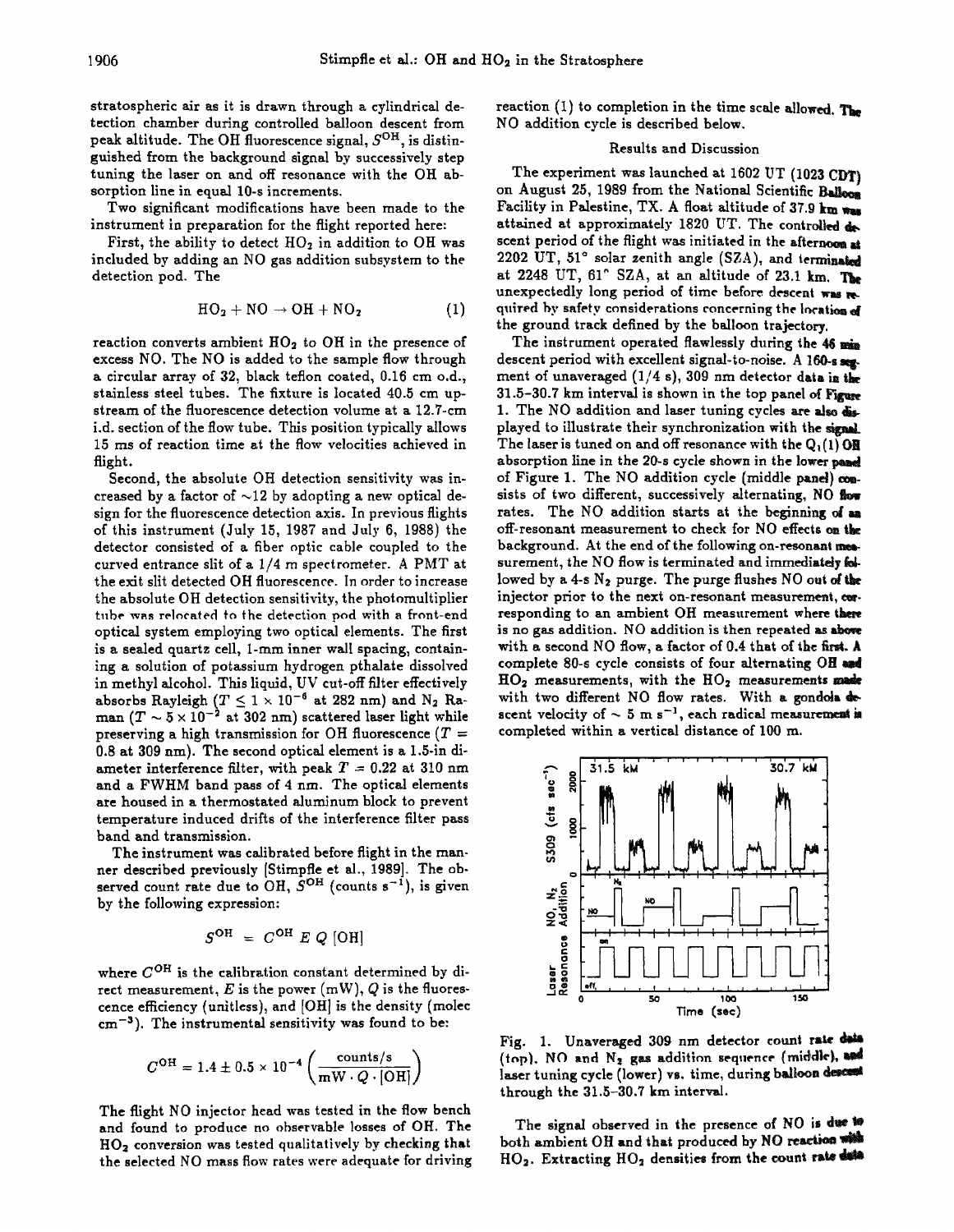is slightly complicated by the three-body reaction of OH with NO:

$$
OH + NO + M \rightarrow HONO + M \tag{2}
$$

This reaction is slow at 37 km, but becomes increasingly important as air density increases. For this reason two different NO flow rates are used as a simple test to check completeness of the conversion reaction. The relative invariance of the observed signal to the two NO flow rates over a large dynamic range in pressure is evidence that the conversion was essentially optimal, i.e., in a region near peak conversion. Altitude dependent values for the fraction of ambient OH surviving recombination with NO  $(c_1)$  and the fractional conversion of HO<sub>2</sub> to OH  $(c_2)$  are calculated from the known temperature-dependent rate constants for (1) and (2) [DeMore et al., 1988], and the observed temperature and pressure. c<sub>1</sub> decreases from 0.93 to 0.73 between 37 and 23 km, and c<sub>2</sub> decreases from 0.92 to 0.70. Using these values, the  $HO<sub>2</sub>$  density is given by the following expression:

$$
[\mathrm{HO}_2] = ([\mathrm{OH}]^{\mathrm{NO-on}} - ([\mathrm{OH}]^{\mathrm{NO-off}} \times \mathrm{c}_1)) \times 1/\mathrm{c}_2
$$

where  $[OH]^{NO}$  on is the observed OH in the presence of NO, and  $[OH]^{NO}$  off is the average, observed ambient  $[OH]$ bracketting [OH]<sup>NO</sup> on. If we are not optimally converting  $HO<sub>2</sub>$  to OH we will systematically underestimate  $[HO<sub>2</sub>]$ by this method.

The observed OH and HO<sub>2</sub> profiles are shown in Figure 2. Each point is the result of a 20-s integration period, yielding a vertical resolution of  $\sim 100$  m. Two HO<sub>2</sub> profiles are shown corresponding to the results obtained with each NO flow rate. There is an indication that the lower NO flow has slightly less conversion throughout the descent but the difference is not significant in comparison with the estimated uncertainity in the overall accuracy of  $\pm 35\%$  for [OH] given by uncertainities in the calibration and the fluorescence efficiency. The uncertainity in  $[HO_2]$  is slightly greater,  $\pm 38\%$ , due mainly to uncertainity orginating in the rate constant for (2). The increased OH sensitivity has greatly reduced imprecision due to counting statistics in comparison with previous flights. The shot-noise contribution ranges from  $\pm 0.7\%$  at 36 km to  $\pm 20\%$  at 23 km.

The observed fine structure in the OH and HO<sub>2</sub> profiles shown in Figure 2 cannot be considered real until we have eliminated possible instrumental effects as a cause. Photochemical mechanisms do not provide a clue concerning the authenticity of the observed structure in this case, because there is no significant covariance of OH and HO<sub>2</sub>. The observed scatter may simply represent our current instrumental precision, limited by our ability to account for frequency or power fluctuations, or small perturbations to the flow that are not indicated by the flow temperature measurement.

The HO<sub>2</sub> results, expressed in mixing ratio, are compared with previous HO<sub>2</sub> measurements in Figure 3. This figure is taken from the summary of Traub et al. [1990] in which the results of Helten et al. [1984] and Anderson et al. [1981] are scaled to matching SZA of 54° corresponding to the Traub FTIR measurement. Our results, monoured between 51° and 61° SZA, need not be scaled



Fig. 2. [OH] and [HO2] vs. altitude observed Aug. 25, 1989, over a solar zenith angle variation of 51°-61°. HO, (0) and (1) refer to high and low NO flow rate results, respectively.



Fig. 3. Summary of  $HO<sub>2</sub>$  mixing ratio measurements vs. altitude from Traub et al. [1990], at 54° solar zenith angle. Measurements by Traub et al. [1990]. Anderson et al. [1981], de Zafra et al. [1984], Helten et al. [1984], and model calculation by M. A. Allen (from Traub et al. [1990]). Amended to include results from Mihelcic et al. [1978] and this work.

for a meaningful comparison. As can be seen in Figure 3, this data set is in good agreement with the results of Traub et al. [1990] and therefore with the extrapolated profile of deZafra et al. [1984]. Convergence of  $HO<sub>2</sub>$ measurements obtained by three different techniques provides strong evidence that  $HO<sub>2</sub>$  has been validly measured in the stratosphere. Our HO<sub>2</sub> measurements will be repeated to further diagnose details of the NO conversion kinetics by modifying the gas addition scheme to include three NO flow rates in more rapid sequential addition.

The present OH results are compared with previous OH measurements made with this instrument in Figure 4. Since the earlier flights were characterized by relatively low SZA, 14°-9° [Stimpfle and Anderson, 1988] and 15°